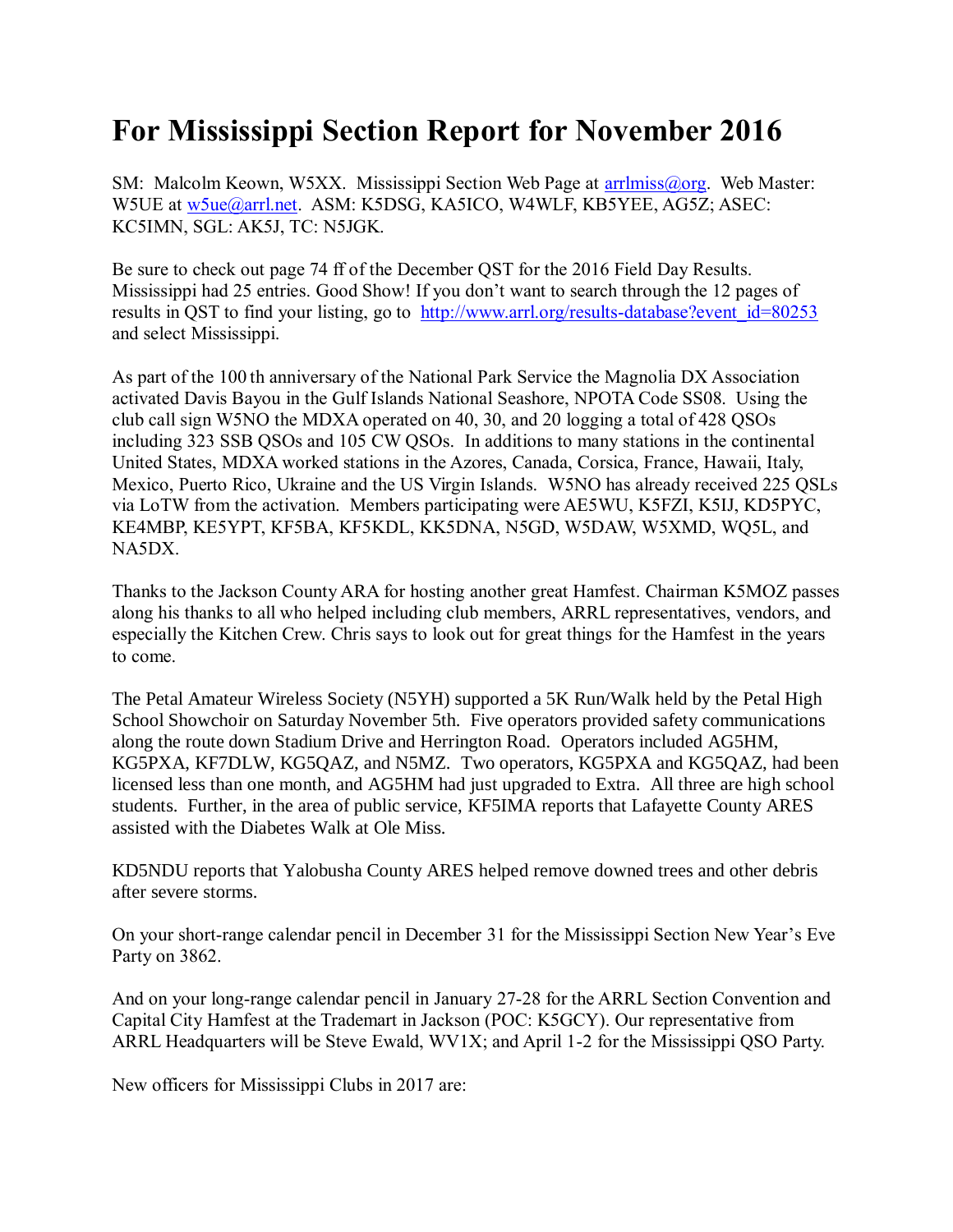Chickasaw ARC: President - KC5RDP, VP – N5PYQ, Secretary – KF5WVJ, and Treasurer – KF5TAV

Mississippi Coast ARA President – W4WLF, VP – W5JGW, Secretary – K5CRJ, Treasurer – N5AHM, and Activities Manager – KG5NOE

Vicksburg ARC: President – K5IMT; VP – N5JGK; S/T – K5NRK; and Activities Manager – N5KWT

Hattiesburg ARC: President – KF5ZCI; VP – KG5HBB; Secretary – NJ1Z; and Treasurer – KD5XQ

Lamar County ARC: President – KG5HBB; VP – K5LVL; Secretary – KF5TEX; and Treasurer – N5SP

Welcome to the following new Hams in Mississippi in November: KG5QJX, Mark - Natchez; KG5QLQ, Robert – Gautier; KG5QLR, Franklin – Moss Point, and KG5QLS, Richard – Pearl.

Also, welcome to the following new ARRL Members in November: WE5BEE Elise – Steens; KI5DK, Eddie – Aberdeen; N5GJB, Clyde – Poplarville; KF5HAJ, Russell – Olive Branch; KF5KUM, Paul – Madison; N5OMK, Steven – Starkville; KD5OTK, William – Madison; KG5PPD, Marvin – Waynesboro; KG5PXU, James – Southaven; WE5ROK, Ryann – Steens; W5VOL, Joe – Steens; and KF5WDL, Dana – Richland.

As of November 30, ARRL Membership in Mississippi was 1,085 down 2 from the last report on October 31.

Congratulations to the following on their upgrades in November: KB5AAB, Kirby – Waynesboro; KG5LEW, Brad – Buckatunna; KG5PIU, Keith – Collins; KG5PST, Kris – Biloxi; KG5QJG, Daniel – Perkinston; and N9ZAB – Brookhaven.

ASEC/DEC Reports for November 2016: KC5IMN (ASEC/WC MS), KB0ZTX (NW MS), WX5N (NE MS), and N5ZNT (SW MS).

EC Reports for November 2016: KG5AVT (AEC) Rankin; WB5CON (Alcorn), KE5BSB (Itawamba), AE5FK (Walthall), KC5IIW (Scott), KF5IMA (Lafayette), KE5MIS and KD5NDU (AEC)(Yalobusha), K5MOZ (Jackson), N5KDA (Adams), N5LJC (Marion), KF5MWE (Clarke), N5MZ (Forrest), WX5N (Prentiss), AE5SK (AEC) (Copiah, Hinds, and Madison), KF5UJD (AEC) (Stone); AF5PO (Tishomingo), WA5TEF (Lee), KF5WVJ (DeSoto), and N5ZNT (Franklin, Lincoln, and Wilkinson).

Club Newsletter/Reports (Editor): Mississippi Coast ARA Splatter (KB9ZR) and the Meridian ARC Spark Gap (W5MAV).

Regret to report the passing of N5ACW of Marietta, KB5CO of Pearl, N5SPL of Pelahatchie, N5ID of Wiggins, and N6OJN of Purvis.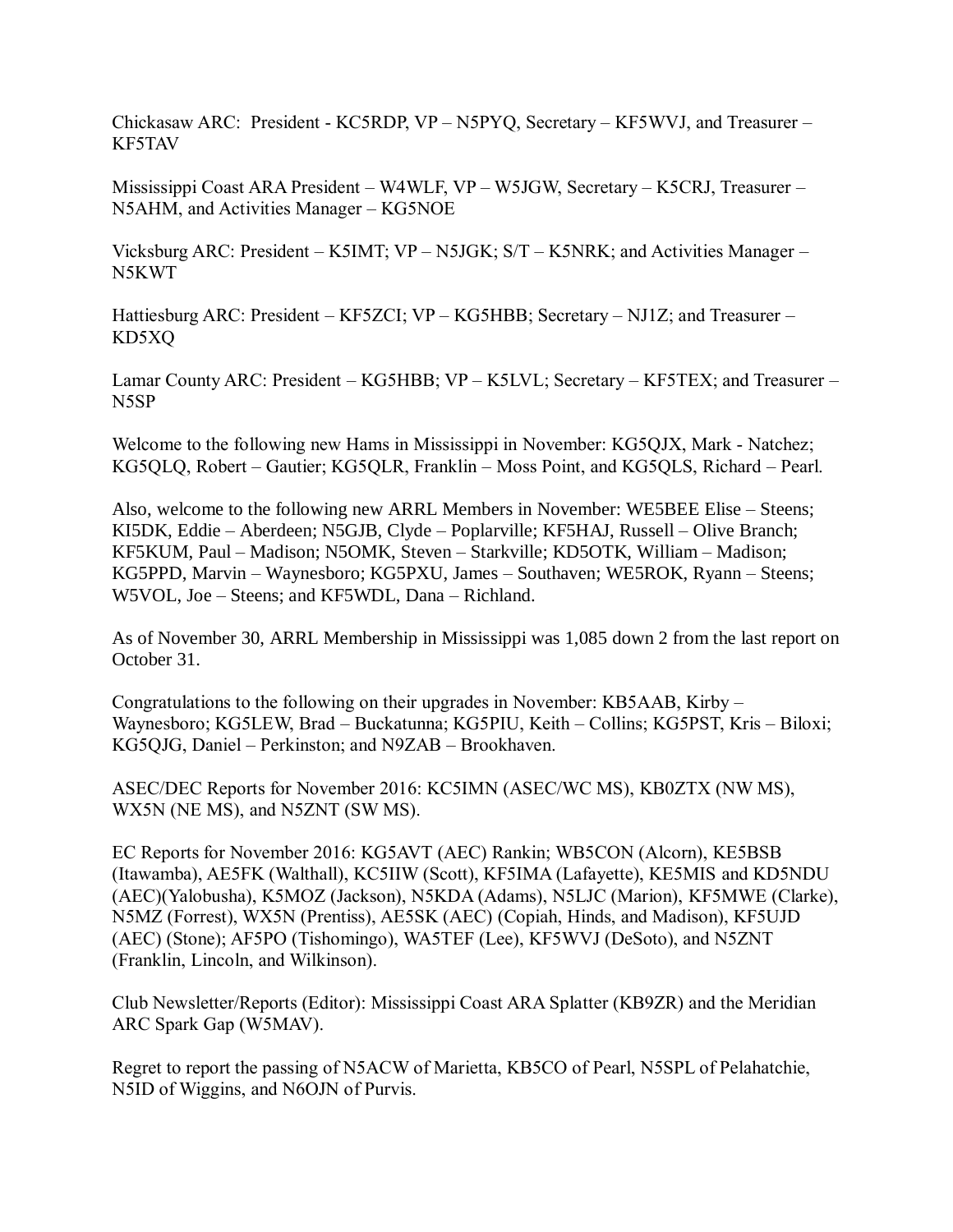HF Net Reports - sessions/QNI/QTC (Net Manager) Magnolia Section Net 30/964/9 (K5DSG) MPP HF Net 2/17/0 (W5DIX) MS Baptist Hams Net 3/14/0 (WF5F) MSPN 30/1926/13 K5NRK NBEMS Digital Net 4/10/0 (W5DIX)

VHF Net Reports - sessions/QNI/QTC (Net Manager)

Adams County ARES Net 4/64/0 (N5KDA)

Alcorn County ARES Net 5/64/0 WB5CON)

Booneville and Prentiss County Weekly Net 5/70/0 (WX5N)

Capital Area Emergency Net 4/50/0 (K5XU)

Clarke County EMCOMM Group 2/2/0 (KF5MWE)

DeSoto County Emergency Training and Information Net 4/75/0 (KF5WVJ)

Hattiesburg ARC Emergency 2M Net 4/59/0 (K5TLL)

Hattiesburg 2M Simplex Net 4/10/0 (K5TLL)

Hattiesburg ARC 10M Simplex Net 4/30/0 (K5TLL)

Itawamba County ARES Net 4/51/0 (KE5BSB)

Jackson County Em Net 5/120/0 (K5MOZ)

Lowndes County ARC Net 5/40/0 (KF5AZ)

Marion County HRC 4/37/0 (N5LJC)

Marshall County ARES – meets with DeSoto County 4/4/0 (KB0ZTX)